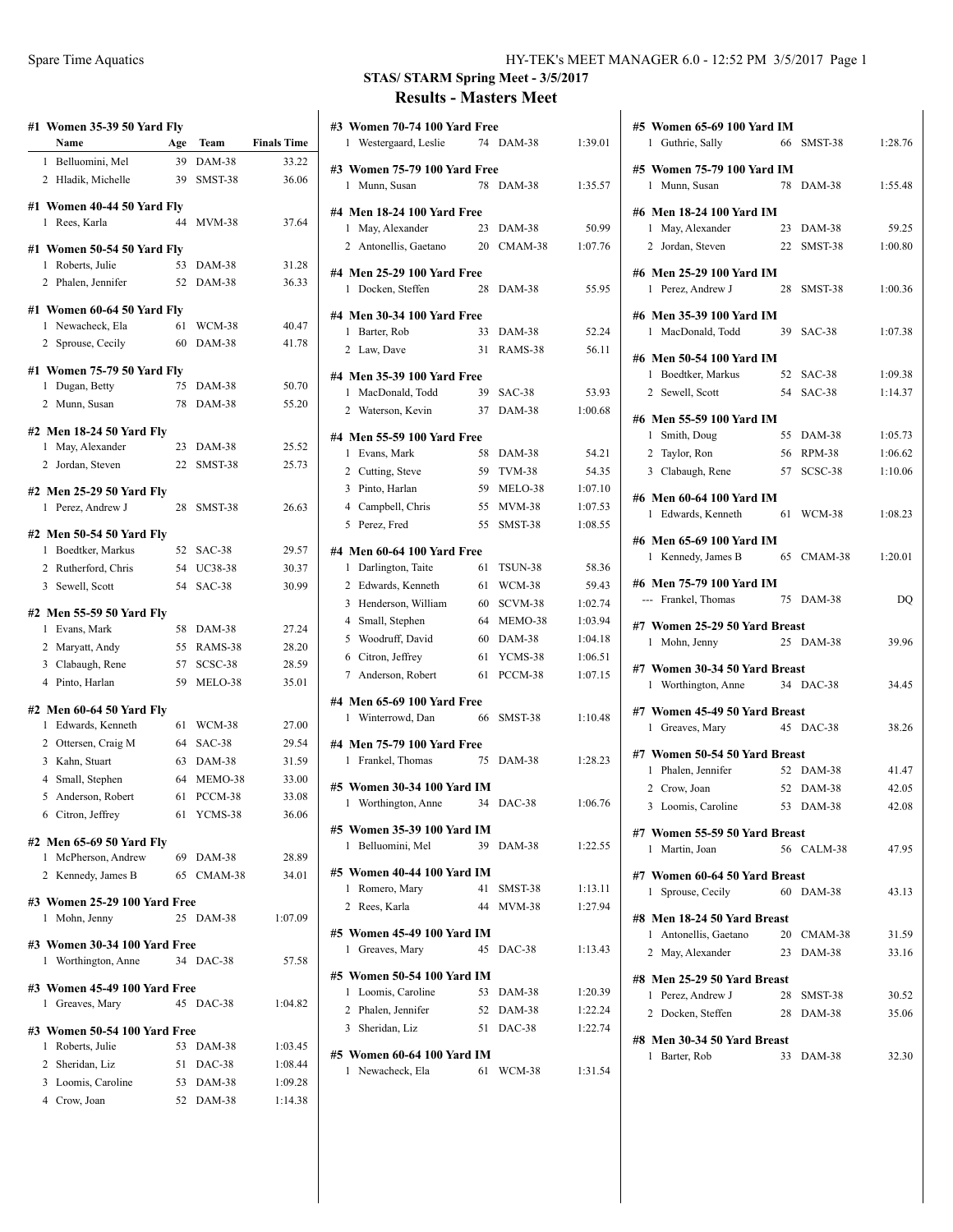| (#8 Men 30-34 50 Yard Breast)                    |          |                   |                |
|--------------------------------------------------|----------|-------------------|----------------|
| 2 Law, Dave                                      | 31       | RAMS-38           | 33.48          |
| #8 Men 35-39 50 Yard Breast                      |          |                   |                |
| 1 Waterson, Kevin                                | 37       | <b>DAM-38</b>     | 37.26          |
|                                                  |          |                   |                |
| #8 Men 50-54 50 Yard Breast<br>1 Sewell, Scott   | 54       | $SAC-38$          | 34.50          |
| 2 Rutherford, Chris                              |          | 54 UC38-38        | 34.57          |
| --- Boedtker, Markus                             | 52       | SAC-38            | DQ             |
|                                                  |          |                   |                |
| #8 Men 55-59 50 Yard Breast                      | 55       | RAMS-38           | 33.51          |
| 1 Maryatt, Andy<br>2 Pinto, Harlan               |          | 59 MELO-38        | 35.23          |
| 3 Perez, Fred                                    | 55       | SMST-38           | 36.78          |
| 4 Campbell, Chris                                |          | 55 MVM-38         | 44.03          |
|                                                  |          |                   |                |
| #8 Men 60-64 50 Yard Breast                      |          |                   |                |
| Edwards, Kenneth<br>1                            | 61       | WCM-38            | 32.89          |
| 2 Ottersen, Craig M<br>3 Anderson, Robert        | 64       | SAC-38            | 34.08          |
| 4 Woodruff, David                                | 61<br>60 | PCCM-38<br>DAM-38 | 36.06<br>37.17 |
|                                                  |          |                   |                |
| #8 Men 65-69 50 Yard Breast                      |          |                   |                |
| 1 McPherson, Andrew                              | 69       | DAM-38            | 35.22          |
| #8 Men 75-79 50 Yard Breast                      |          |                   |                |
| Frankel, Thomas<br>1                             |          | 75 DAM-38         | 53.81          |
|                                                  |          |                   |                |
| #9 Women 25-29 100 Yard Back<br>1 Mohn, Jenny    |          | 25 DAM-38         | 1:17.41        |
|                                                  |          |                   |                |
| #9 Women 35-39 100 Yard Back                     |          |                   |                |
| 1 Hladik, Michelle                               |          | 39 SMST-38        | 1:16.69        |
| #9 Women 50-54 100 Yard Back                     |          |                   |                |
| 1 Roberts, Julie                                 |          | 53 DAM-38         | 1:12.31        |
| #9 Women 60-64 100 Yard Back                     |          |                   |                |
| 1 Newacheck, Ela                                 |          | 61 WCM-38         | 1:30.75        |
|                                                  |          |                   |                |
| #9 Women 70-74 100 Yard Back                     |          |                   |                |
| 1 Westergaard, Leslie                            |          | 74 DAM-38         | 1:43.44        |
| #9 Women 75-79 100 Yard Back                     |          |                   |                |
| 1 Munn, Susan                                    |          | 78 DAM-38         | 1:58.03        |
| #10 Men 18-24 100 Yard Back                      |          |                   |                |
| 1 Jordan, Steven                                 |          | 22 SMST-38        | 58.86          |
| 2 May, Alexander                                 |          | 23 DAM-38         | 59.92          |
|                                                  |          |                   |                |
| #10 Men 25-29 100 Yard Back<br>1 Docken, Steffen |          | 28 DAM-38         | 1:06.95        |
|                                                  |          |                   |                |
| #10 Men 30-34 100 Yard Back                      |          |                   |                |
| 1 Law, Dave                                      |          | 31 RAMS-38        | 1:18.98        |
| #10 Men 35-39 100 Yard Back                      |          |                   |                |
| 1 Waterson, Kevin                                |          | 37 DAM-38         | 1:11.16        |
| #10 Men 55-59 100 Yard Back                      |          |                   |                |
| 1 Clabaugh, Rene                                 |          | 57 SCSC-38        | 1:15.87        |
| 2 Pinto, Harlan 59 MELO-38 1:28.06               |          |                   |                |

## **STAS/ STARM Spring Meet - 3/5/2017 Results - Masters Meet**

|                            | 3 Campbell, Chris                               | 55 | <b>MVM-38</b>           | 1:30.49        |  |
|----------------------------|-------------------------------------------------|----|-------------------------|----------------|--|
|                            | #10 Men 60-64 100 Yard Back                     |    |                         |                |  |
| 1                          | Darlington, Taite                               | 61 | TSUN-38                 | 1:08.61        |  |
|                            | 2 Henderson, William                            | 60 | SCVM-38                 | 1:10.80        |  |
|                            | 3 Edwards, Kenneth                              | 61 | WCM-38                  | 1:13.42        |  |
|                            | 4 Kahn, Stuart                                  | 63 | DAM-38                  | 1:16.25        |  |
|                            | 5 Small, Stephen                                | 64 | MEMO-38                 | 1:19.60        |  |
|                            | 6 Citron, Jeffrey                               | 61 | YCMS-38                 | 1:23.34        |  |
|                            | #10 Men 65-69 100 Yard Back                     |    |                         |                |  |
|                            | 1 McPherson, Andrew                             | 69 | DAM-38                  | 1:09.66        |  |
|                            | 2 Kennedy, James B                              | 65 | CMAM-38                 | 1:22.26        |  |
|                            |                                                 |    |                         |                |  |
| 1                          | #10  Men 75-79 100 Yard Back<br>Frankel, Thomas | 75 | DAM-38                  | 1:56.15        |  |
|                            |                                                 |    |                         |                |  |
|                            | #11 Women 30-34 50 Yard Free                    |    |                         |                |  |
| 1                          | Worthington, Anne                               |    | 34 DAC-38               | 26.89          |  |
|                            | #11   Women 35-39 50 Yard Free                  |    |                         |                |  |
| 1                          | Belluomini, Mel                                 |    | 39 DAM-38               | 31.10          |  |
|                            | #11 Women 50-54 50 Yard Free                    |    |                         |                |  |
| 1                          | Roberts, Julie                                  |    | 53 DAM-38               | 28.89          |  |
|                            | 2 Sheridan, Liz                                 | 51 | DAC-38                  | 31.13          |  |
|                            | 3 Loomis, Caroline                              | 53 | <b>DAM-38</b>           | 31.79          |  |
|                            | 4 Crow, Joan                                    | 52 | DAM-38                  | 33.00          |  |
|                            | 5 Phalen, Jennifer                              |    | 52 DAM-38               | 33.78          |  |
|                            | #11 Women 55-59 50 Yard Free                    |    |                         |                |  |
|                            | 1 Martin, Joan                                  |    | 56 CALM-38              | 36.01          |  |
|                            |                                                 |    |                         |                |  |
|                            | #11 Women 60-64 50 Yard Free                    |    |                         |                |  |
| 1                          | Sprouse, Cecily<br>2 Newacheck, Ela             | 61 | 60 DAM-38<br>WCM-38     | 33.94<br>34.63 |  |
|                            |                                                 |    |                         |                |  |
|                            | #11 Women 65-69 50 Yard Free                    |    |                         |                |  |
| 1                          | Guthrie, Sally                                  |    | 66 SMST-38              | 33.35          |  |
|                            | #11 Women 70-74 50 Yard Free                    |    |                         |                |  |
| 1                          | Westergaard, Leslie                             |    | 74 DAM-38               | 46.45          |  |
|                            | #11 Women 75-79 50 Yard Free                    |    |                         |                |  |
| 1                          | Dugan, Betty                                    |    | 75 DAM-38               | 43.15          |  |
|                            |                                                 |    |                         |                |  |
|                            | #12 Men 18-24 50 Yard Free                      |    |                         |                |  |
|                            | 1 May, Alexander<br>2 Antonellis, Gaetano       |    | 23 DAM-38<br>20 CMAM-38 | 23.05<br>25.11 |  |
|                            |                                                 |    |                         |                |  |
|                            | #12 Men 30-34 50 Yard Free                      |    |                         |                |  |
| 1                          | Barter, Rob                                     | 33 | $DAM-38$                | 23.94          |  |
| #12 Men 50-54 50 Yard Free |                                                 |    |                         |                |  |
|                            | 1 Rutherford, Chris                             | 54 | UC38-38                 | 26.47          |  |
|                            | #12 Men 55-59 50 Yard Free                      |    |                         |                |  |
|                            | 1 Smith, Doug                                   | 55 | DAM-38                  | 24.81          |  |
|                            | 2 Cutting, Steve                                | 59 | <b>TVM-38</b>           | 25.04          |  |
|                            |                                                 |    |                         |                |  |
|                            | #12 Men 60-64 50 Yard Free                      |    |                         |                |  |
|                            | 1 Edwards, Kenneth                              | 61 | WCM-38                  | 25.84          |  |
|                            | 2 Darlington, Taite                             | 61 | TSUN-38                 | 25.95          |  |
|                            | 3 Ottersen, Craig M                             |    | 64 SAC-38               | 26.66          |  |

| 4 Anderson, Robert<br>61                                          | PCCM-38<br>30.73         |
|-------------------------------------------------------------------|--------------------------|
| #12 Men 75-79 50 Yard Free<br>1 Frankel, Thomas<br>75             | $DAM-38$<br>39.77        |
| #13 Women 25-29 200 Yard IM<br>25 DAM-38<br>1 Mohn, Jenny         | 2:41.79                  |
| #13 Women 30-34 200 Yard IM<br>34 DAC-38<br>1 Worthington, Anne   | 2:27.37                  |
| #13 Women 45-49 200 Yard IM<br>45 DAC-38<br>1 Greaves, Mary       | 2:44.90                  |
| #13 Women 50-54 200 Yard IM<br>1 Phalen, Jennifer<br>52           | $DAM-38$<br>3:02.87      |
| #14 Men 25-29 200 Yard IM                                         |                          |
| 1 Perez, Andrew J<br>28                                           | 2:15.36<br>SMST-38       |
| 2 Docken, Steffen<br>28                                           | $DAM-38$<br>2:28.33      |
| #14 Men 35-39 200 Yard IM                                         |                          |
| 1 MacDonald, Todd<br>39<br>SAC-38                                 | 2:23.68                  |
| 2 Waterson, Kevin<br>37                                           | $DAM-38$<br>2:36.14      |
| #14 Men 50-54 200 Yard IM                                         |                          |
| 1 McAdam, Samuel<br>51                                            | 2:18.69<br>DAM-38        |
| 2 Boedtker, Markus<br>52<br>$SAC-38$                              | 2:34.99                  |
|                                                                   |                          |
| #14 Men 55-59 200 Yard IM                                         |                          |
| 1 Evans, Mark<br>58<br>DAM-38                                     | 2:21.35                  |
| 56 RPM-38<br>2 Taylor, Ron                                        | 2:28.05<br>2:33.18       |
| 3 Clabaugh, Rene<br>57 SCSC-38                                    |                          |
| 4 Campbell, Chris<br>55                                           | <b>MVM-38</b><br>3:06.26 |
| #14 Men 60-64 200 Yard IM                                         |                          |
| 64<br>1 Small, Stephen                                            | MEMO-38<br>2:48.25       |
| 2 Woodruff, David<br>60<br>DAM-38                                 | 2:53.10                  |
| 3 Citron, Jeffrey<br>61                                           | YCMS-38<br>3:03.43       |
| --- Darlington, Taite<br>61                                       | TSUN-38<br>X2:26.32      |
| #14 Men 65-69 200 Yard IM                                         |                          |
| 1 Kennedy, James B<br>65 CMAM-38                                  | 2:54.26                  |
| #15 Women 25-29 500 Yard Free                                     |                          |
| 25 DAM-38<br>1 Mohn, Jenny                                        | 6:00.58                  |
|                                                                   |                          |
| #15 Women 30-34 500 Yard Free<br>32 ARM-38<br>1 Albers, Lynea     | 6:32.58                  |
|                                                                   |                          |
| #15 Women 35-39 500 Yard Free<br>1 Hladik, Michelle<br>39 SMST-38 | 6:44.11                  |
| #15 Women 40-44 500 Yard Free<br>41<br>1 Romero, Mary             | SMST-38<br>6:03.01       |
| #15 Women 45-49 500 Yard Free<br>45 DAC-38<br>1 Greaves, Mary     | 6:29.89                  |
| #15 Women 50-54 500 Yard Free<br>52 DAM-38<br>1 Phalen, Jennifer  | 6:50.40                  |
| #15 Women 65-69 500 Yard Free<br>1 Guthrie, Sally<br>66           | SMST-38<br>6:52.91       |